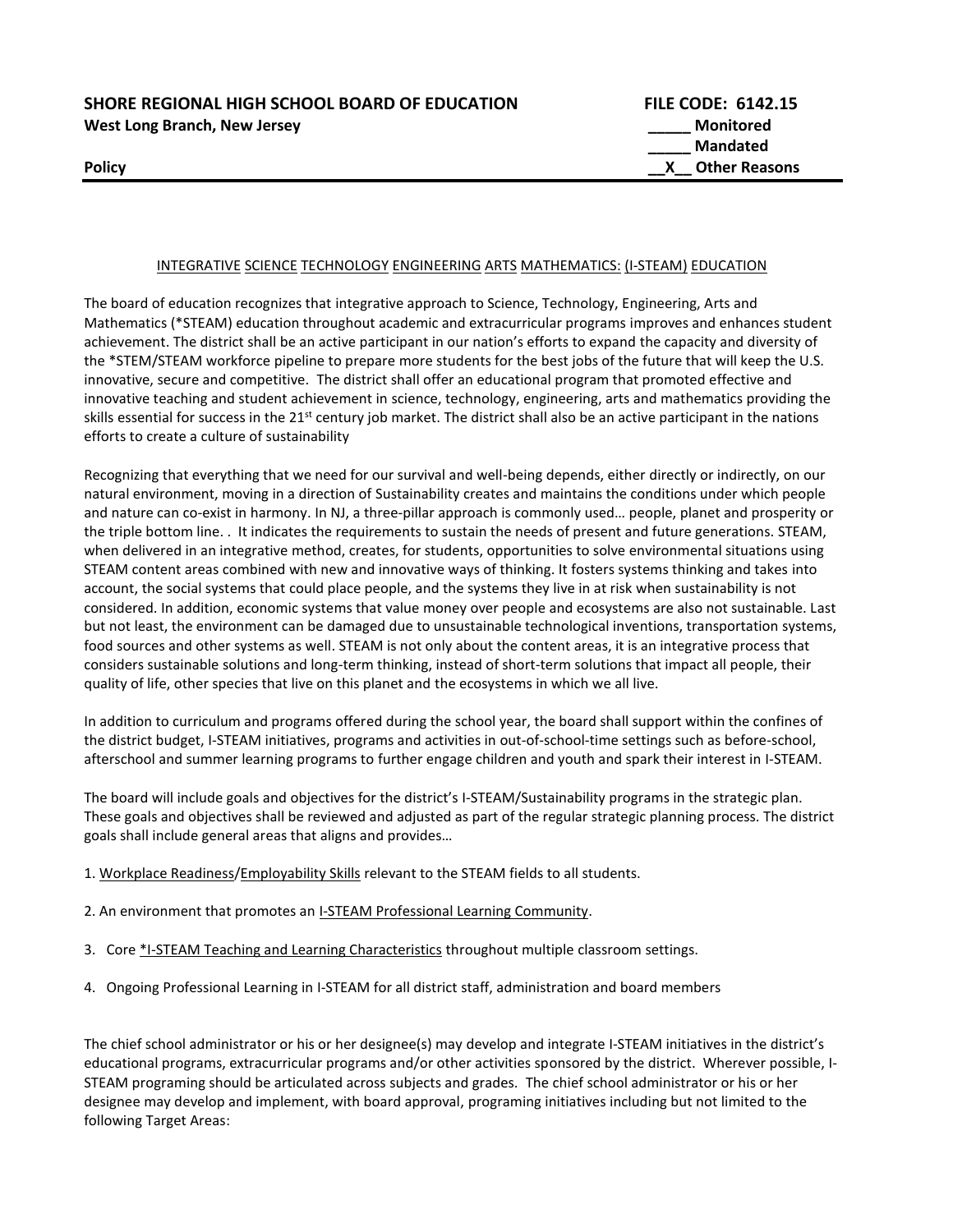## I-STEAM EDUCATION (continued)

- A. Research based curriculum aligned to NJ Student Learning Standards and programs that ensure that student performance in STEAM blended with other content areas is effectively implemented, evaluated and measured;
- B. Hands-on, inquiry and project-based learning activities, such as learning about the engineering design process and through real-world problem solving, working directly with I-STEAM professionals through internships, and participating in field experiences and I-STEAM-related problem solving competitions;
- C. Hands-on, inquiry project-based learning activities that incorporate STEAM in all district programs involving district sustainability, school improvement initiatives, community outreach and other areas that involve students in STEAM educational opportunities.
- D. Programs that integrate and align K-12 education with higher-education programs and initiatives that prepare students with workforce needs and provides essential employability skills;
- E. Cooperative programing with community colleges to supplement district opportunities in STEAM education and prepare students for continuing STEAM education and for the STEAM related workforce;

Adopted: July 25, 2019

#### **Key Words:**

Science, Technology, Engineering, Mathematics, Arts, STEM, ISTEM, STEAM, I-STEAM, 21<sup>st</sup> Century Classroom, Innovation, Problem Solving, Critical Thinking, Entrepreneurial STEM/STEAM, Workplace Readiness, Employability Skills, Design based pedagogy, Project/Problem Based Learning, Engineering Design Process,

### **Definitions:**

### \*STEM

Design-based learning approaches that *intentionally* integrate the concepts and practices of science and/or mathematics education with the concepts and practices of technology and engineering education.

It is enhanced through further integration with other school subjects such as:

- Language arts
- Social studies
- Art, etc.

#### \*I-STEAM

Integrative STEAM education incorporates the "A" for the arts – recognizing that to be successful in technical fields, individuals must also be creative and use design, critical thinking and problem solving skills while incorporating innovative thinking which are best developed through exposure to the arts. An Integrative approach to STEAM removes the silo approach for learning and focuses on issues instead of specific content areas

Integrative education bases its practices on the characteristics of the human learner and on the interdependent nature of reality. Instead of artificially dividing the world into "subjects" and using textbooks and seat work, integrative education immerses students in an enriched environment that reflects the complexities of life. This provides a holistic context for learning that leads to a greater ability to make and remember connections and to solve problems (Susan Kovalik and Karen Olsen 1994).